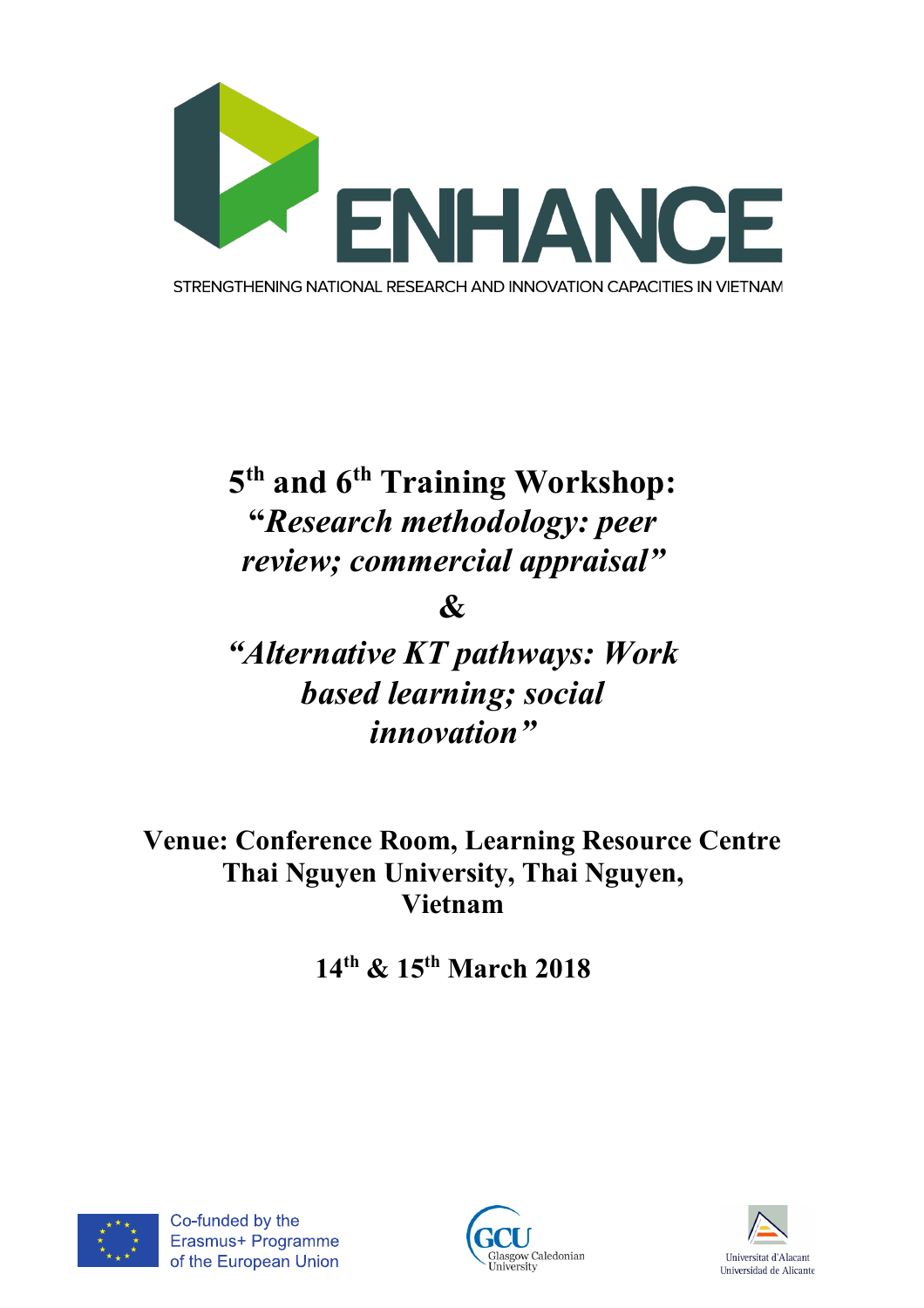

## **Project Acronym**: ENHANCE **Project Title:** strEngthening National researcH And iNnovation Capacities in viEtnam **Contract Number**: 2015-3574/001-001 **Project Reference Number**: 561749-EPP-1-2015-1-ES-EPPKA2-CBHE-SP

| <b>Venue:</b> | <b>TNU-Learning Resource Centre</b>          |
|---------------|----------------------------------------------|
|               | Thai Nguyen University, Thai Nguyen, Vietnam |

| <b>Expected</b> | After this workshop, participants shall be able: |
|-----------------|--------------------------------------------------|
| results         |                                                  |

#### **Module 5:**

- Increase their awareness of peer review processes;
- Develop models for peer review colleges;
- Introduction of peer review tools and evaluation criteria;
- Training in use of Commercial Opportunity Appraisal tools;
- Application of tools to their own context.

#### **Module 6:**

- Participants will learn how to negotiate and develop tailor knowledge exchange and training portfolios in direct collaboration with external partners and to understand the opportunities and limitations of work-based training.
- Participants will be introduced to the concepts of social innovation and learn how to apply it to their university environment.
- They will learn about the role of universities within the social innovation ecosystem and the importance of evaluation, impact assessment and scaling up within the context of SI.





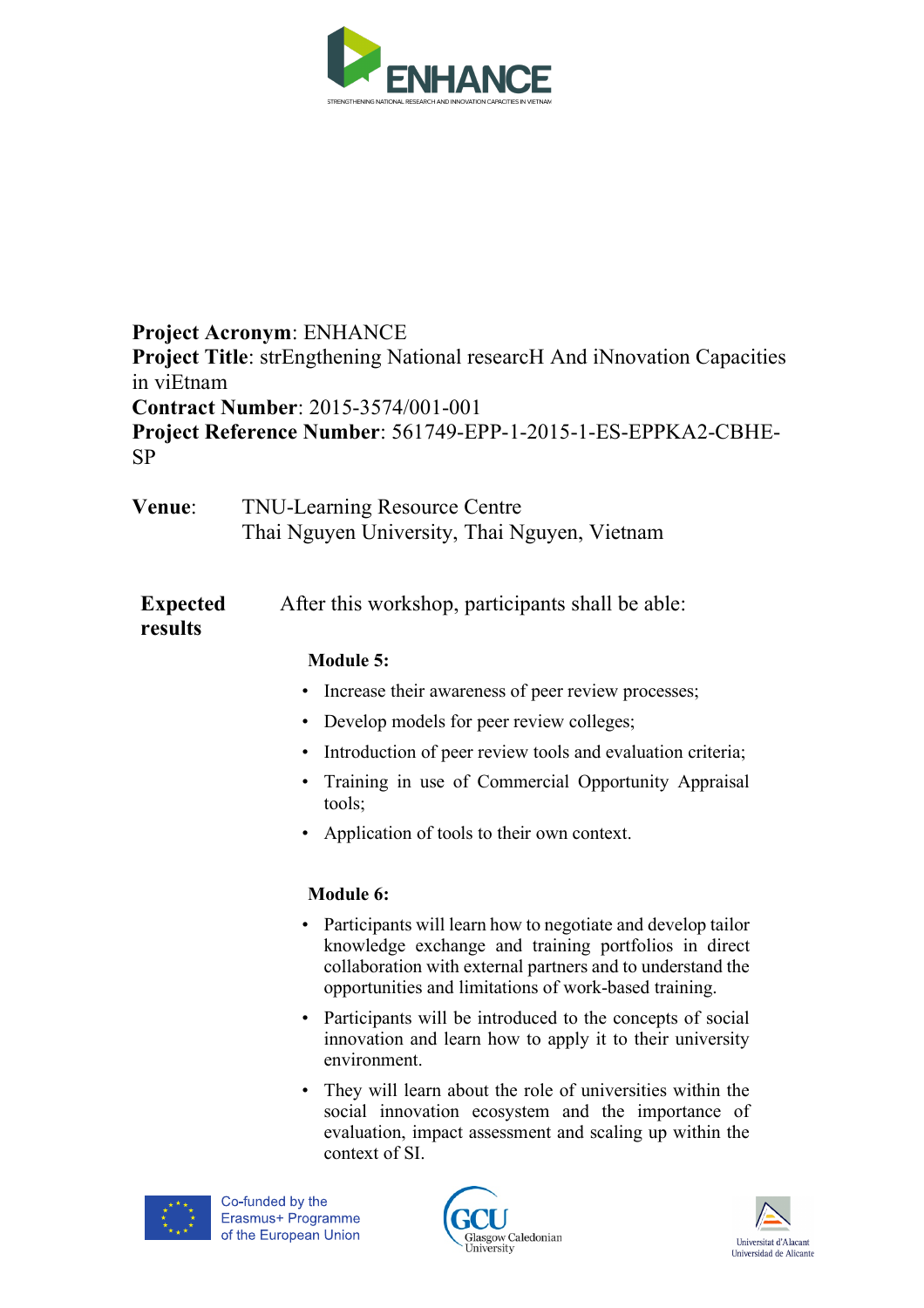

## **DAY 1 – Research methodology**

| 14/03/2018 (Wednesday) |       |              | Venue: TNU-Learning Resource Centre                                                                                                     |
|------------------------|-------|--------------|-----------------------------------------------------------------------------------------------------------------------------------------|
| From                   | To    | Duration     |                                                                                                                                         |
| 08:45                  | 9:00  | 15'          | ARRIVAL & REGISTRATION OF PARTICIPANTS                                                                                                  |
| 9:00                   | 9:15  | 15'          | <b>Official Welcome</b><br>TNU President, Prof. Dr. Dang Kim Vui                                                                        |
| 9:15                   | 09:30 | 15'          | Presentation of the agenda and Workshop objectives<br>Mark Majewsky Anderson, Director, The Europe Office, GCU                          |
| 9:30                   | 10:15 | 45'          | <b>Peer review for Publication</b><br>Prof. Jim Woodburn, GCU                                                                           |
| 10:15                  | 11:00 | 45'          | Peer review for Grant funding<br>Prof. Jim Woodburn, GCU                                                                                |
| 11:00                  | 11:30 | 30'          | <b>COFFEE BREAK</b>                                                                                                                     |
| 11:30                  | 13:00 | $90^{\circ}$ | Group exercise: Funding approval life cycle process                                                                                     |
| 13:00                  | 14:00 | 60'          | <b>LUNCH BREAK</b>                                                                                                                      |
| 14:00                  | 15:00 | 60'          | <b>Group Exercise: Introduction to the Commercial Opportunity</b><br><b>Appraisal Tool</b><br>Mark Majewsky Anderson / Rose Cawood, GCU |
| 15:00                  | 15:30 | 30'          | <b>COFFEE BREAK</b>                                                                                                                     |
| 15:30                  | 16:30 | $60^{\circ}$ | Q&A and discussion on Replication                                                                                                       |